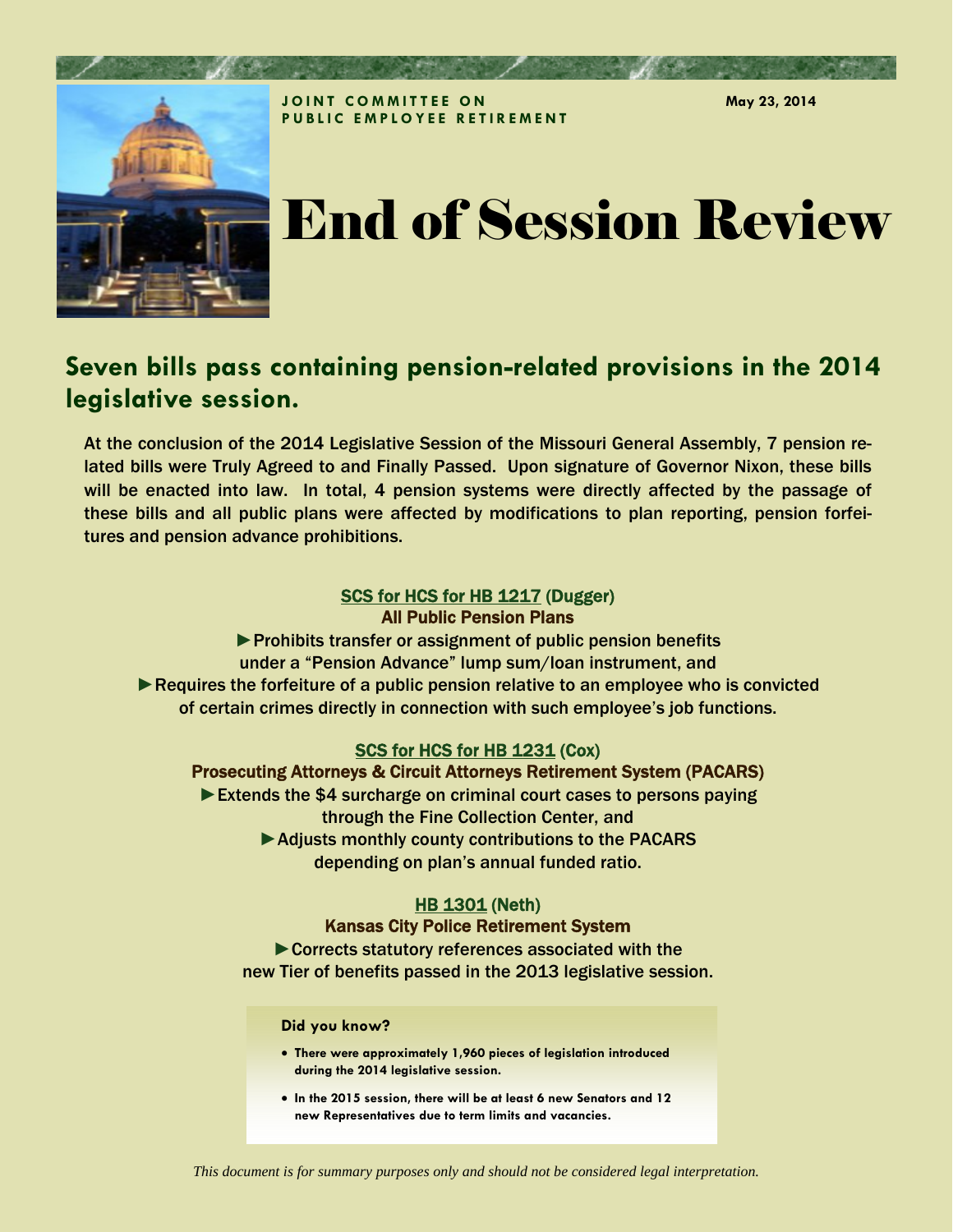

# [SCS for HCS for HB 1553](http://www.house.mo.gov/billsummary.aspx?bill=HB1553&year=2014&code=R) (Dohrman) Springfield Police & Fire Retirement Plan

►Modifies ballot language relative to renewal of public safety sales tax

#### [HCS for HB 1882](http://www.house.mo.gov/billsummary.aspx?bill=HB1882&year=2014&code=R) (Leara) All Public Pension Plans

Multiple changes to Chapters 21 and 105 relative to the JCPER and public pension plans. Major provisions include:

► Board of Trustee Education modified:

►from "2 education programs annually" to "at least 6 hours annually",

► excludes annual service provider

presentations from being utilized as education



- ► Board of Trustee education records shall be maintained.
- ▶ Allows Board, by majority vote, to remove a board member who knowingly does not meet education requirements.

#### ▶ Actuarial Cost Statement provisions modified:

▶Requires additional components in an actuarial cost statement including Reporting asset values, liability values, contribution requirements and funded ratio in a 10 year projection relative to substantial proposed change ►Clarifies an actuarial cost statement relative to a legislative substantial proposed change shall be filed in each chamber of the General Assembly prior to third reading of such bill.

► Benefit Enhancements and 80% Funded Requirement modified: ►Ties a benefit enhancement under Section 105.684, RSMo to a provision that increases the plan's liability, and ▶ Allows a proposal to be valued in the aggregate in determining a generated plan liability for purposes of this section.

#### ►Additional Provisions:

▶Includes the freezing or closing of a defined benefit plan in the definition of a substantial proposed change ► Allows the JCPER to request testimony of pension plan staff or Board if such plan is not complying with statutory reporting requirements. ►Includes provisions of Section 104.342, RSMo in Chapter 105 for the purposes of procurement action plan reporting of minority and woman investment professionals.

#### **Please Remember...**

 **The reporting associated with Minority and Women investment professionals is not a new annual reporting requirement. This requirement has existed in state statute since 1995 and applies to all public pension plans.**